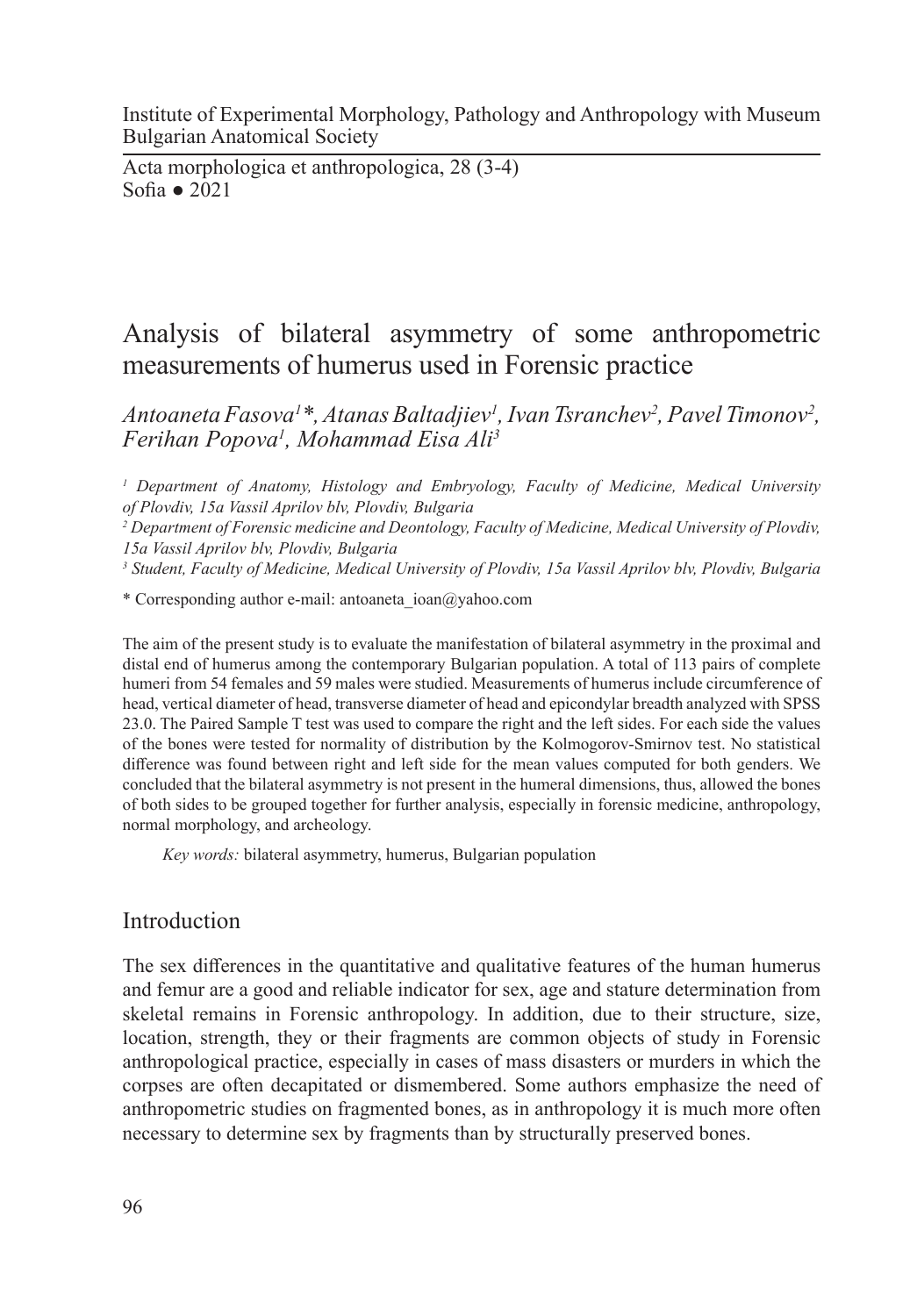Symmetry is defined as correspondence in size, shape, and relative position of parts on opposite sides of a dividing line or median plane while asymmetry is described as a lack or absence of symmetry. Although bilateral symmetry in paired morphological traits is evident in humans, significant deviation from this is observed in internal organs, human brain, and especially upper limb [23].

In their anthropological studies of humerus, Pavlov and Matev, Sato and Noriyasu, Charisi et al., Atamturk et al., Ross and Manneschi, Shehri and Siloman, Reddy and Doshi [1,3,12,14,15,17,19] did not establish statistically significant lateralization in both sexes.

The examination of the upper and lower limb asymmetry can be useful to medical scientists, archeologists, anthropologists [6,7,11] and forensic experts for medicolegal studies [9,20,24].

The **aim** of the present study is to determine the presence or lack of symmetry between some parameters of pairs of left and right human humerus.

### Materials and Methods

The present study included 59 pairs of complete dry male humeri and 54 pairs of complete dry female humeri of Bulgarian origin. The bones were collected from the Department of General and Clinical Pathology and Forensic Medicine, Medical University of Plovdiv and the Department of General and Clinical Pathology and Forensic Medicine, Medical University of Varna, Bulgaria. The bones included in this study fulfill the following criteria: show no anomalies, deformations or abrasions; have sustained no fractures previously; have reached skeletal maturity. They belong to Bulgarians born after 1920. The mean age of the male bones is 56,8 years, and of the female ones 64.3 years. The bones were the subject of forensic examinations in cases of identification of dead bodies with late postmortem changes or in stage of skeletonization. The study has been carried out in accordance with The Code of Ethics of the World Medical Association (Declaration of Helsinski). A total of four humeral dimensions were taken using sliding caliper and steel tape. Measurements include **circumference of the head (M8)**, **vertical diameter of the head (M10)**, **transverse diameter of the head (M9) and epicondylar breadth (M4)** and were taken according the standard technique of Martin and Saller [10]. We have chosen these measurements of the humerus because these are the most frequently studied parameters in Forensic practice and in most anthropological studies, and this will allow us to compare our results. Statistical analysis was performed using SPSS 23.0. Means and standard deviations of the results of individual factors were calculated and statistically analyzed to identify any significant differences. We defined the protocol as follows: for each pair, the humeral parameters were measured on both left and right humeri to assess if a statistically significant difference between the two sides could be recorded. To minimize measurement error, we completed five measurements for each variable of each side. Then we excluded the least measurement and the greatest measurement. Finally, we computed the mean of the three other values and used it to characterize a bone. Basic descriptive statistics were computed.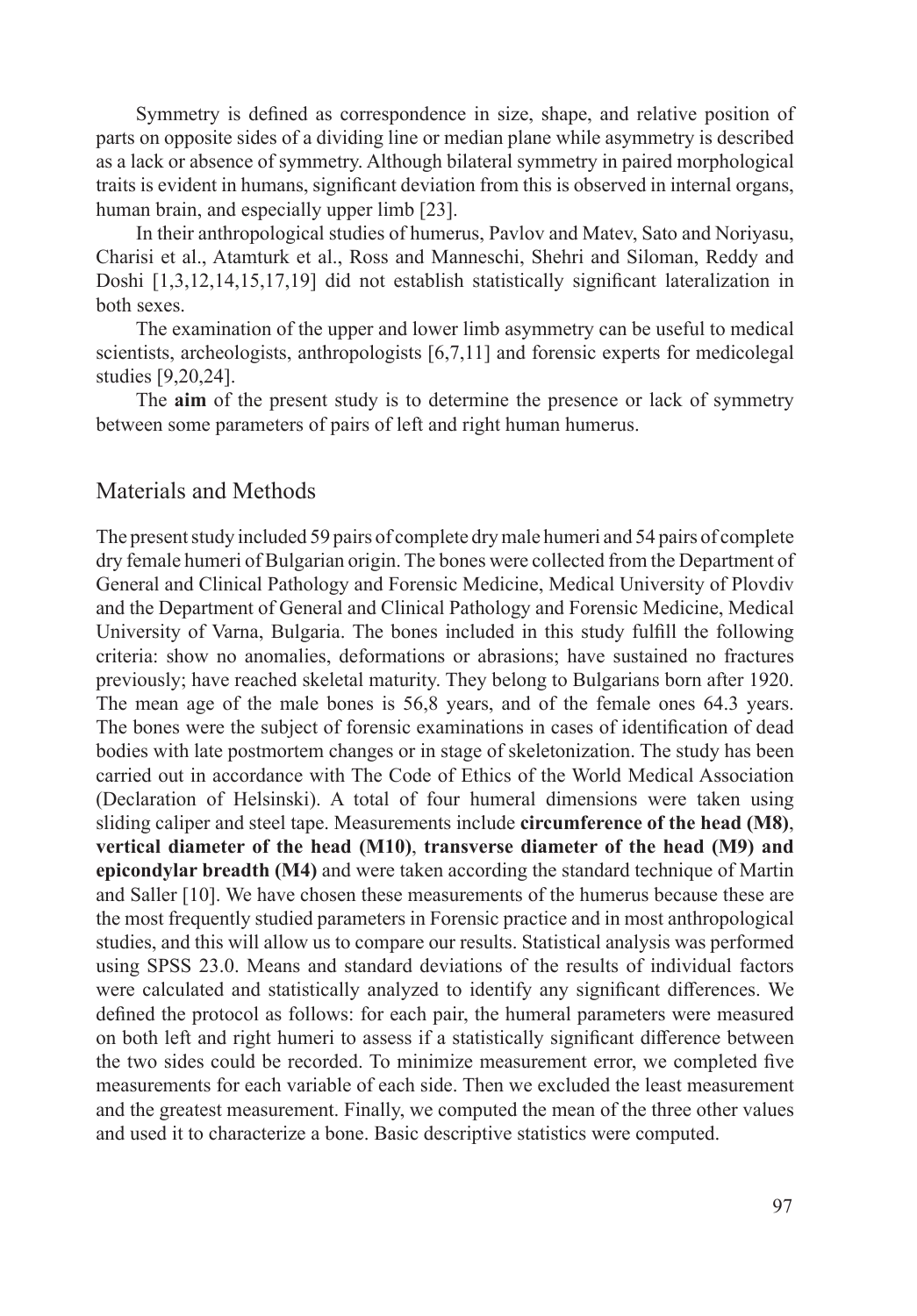Results

For each side, the values of the bones were tested for normality of the distribution by the Kolmogorov-Smirnov test. The Independent Samples test for equality of means of male and female independent samples was performed for all measured variables. The Kolmogorov-Smirnov test found that all variables have a normal empirical distribution  $(p > 0.05)$ . The data obtained from the anthropometric humeral measurements were subjected to Paired Sample T test to compare the right and the left sides. The results show lack of significant difference between the mean values of the left and right sides calculated for both sexes ( $p > 0.05$ ).

The min and max values of the measurements are shown in **Table 1** and **Table 2.**

| <b>Variables</b>                          | Left |        |        | Right |        |            | <b>Indicators of asymmetry</b> |       |       |
|-------------------------------------------|------|--------|--------|-------|--------|------------|--------------------------------|-------|-------|
|                                           | N    | Min    | Max    | N     | Min    | <b>Max</b> | <b>Absolute</b><br>difference  | t     | P     |
| Circumference<br>of the head              | 59   | 123.58 | 171.82 | 59    | 120.79 | 174.37     | 0.12                           | 0.191 | 0.850 |
| <b>Vertical diameter</b><br>of the head   | 59   | 38.41  | 57.43  | 59    | 38.59  | 56.83      | 0.21                           | 0.756 | 0.458 |
| <b>Transverse diameter</b><br>of the head | 59   | 35.66  | 51.98  | 59    | 34.70  | 51.80      | 0.57                           | 2.373 | 0.162 |
| Epicondylar breadth                       | 59   | 49.82  | 78.62  | 59    | 49.88  | 78.20      | 0.18                           | 1.476 | 0.153 |

**Table 1.** Min and max values of the measurements (mm) of the male humeral bones.

**Table 2.** Min and max values of the measurements (mm) of the female humeral bones.

| <b>Variables</b>                          | Left |       |        | <b>Right</b> |        |        | <b>Indicators of asymmetry</b> |          |       |
|-------------------------------------------|------|-------|--------|--------------|--------|--------|--------------------------------|----------|-------|
|                                           | N    | Min   | Max    | N            | Min    | Max    | <b>Absolute</b><br>difference  |          | P     |
| <b>Circumference of</b><br>the head       | 54   | 99.01 | 154.27 | 54           | 101.52 | 153.18 | $-0.71$                        | $-1.461$ | 0.163 |
| <b>Vertical diameter</b><br>of the head   | 54   | 30.59 | 51.17  | 54           | 30.50  | 51.02  | 0.12                           | 1.725    | 0.104 |
| <b>Transverse diameter</b><br>of the head | 54   | 29.32 | 46.78  | 54           | 29.42  | 46.34  | 0.17                           | 1.852    | 0.083 |
| <b>Epicondylar breadth</b>                | 54   | 41.42 | 67.22  | 54           | 40.01  | 68.51  | 0.06                           | 0.107    | 0.916 |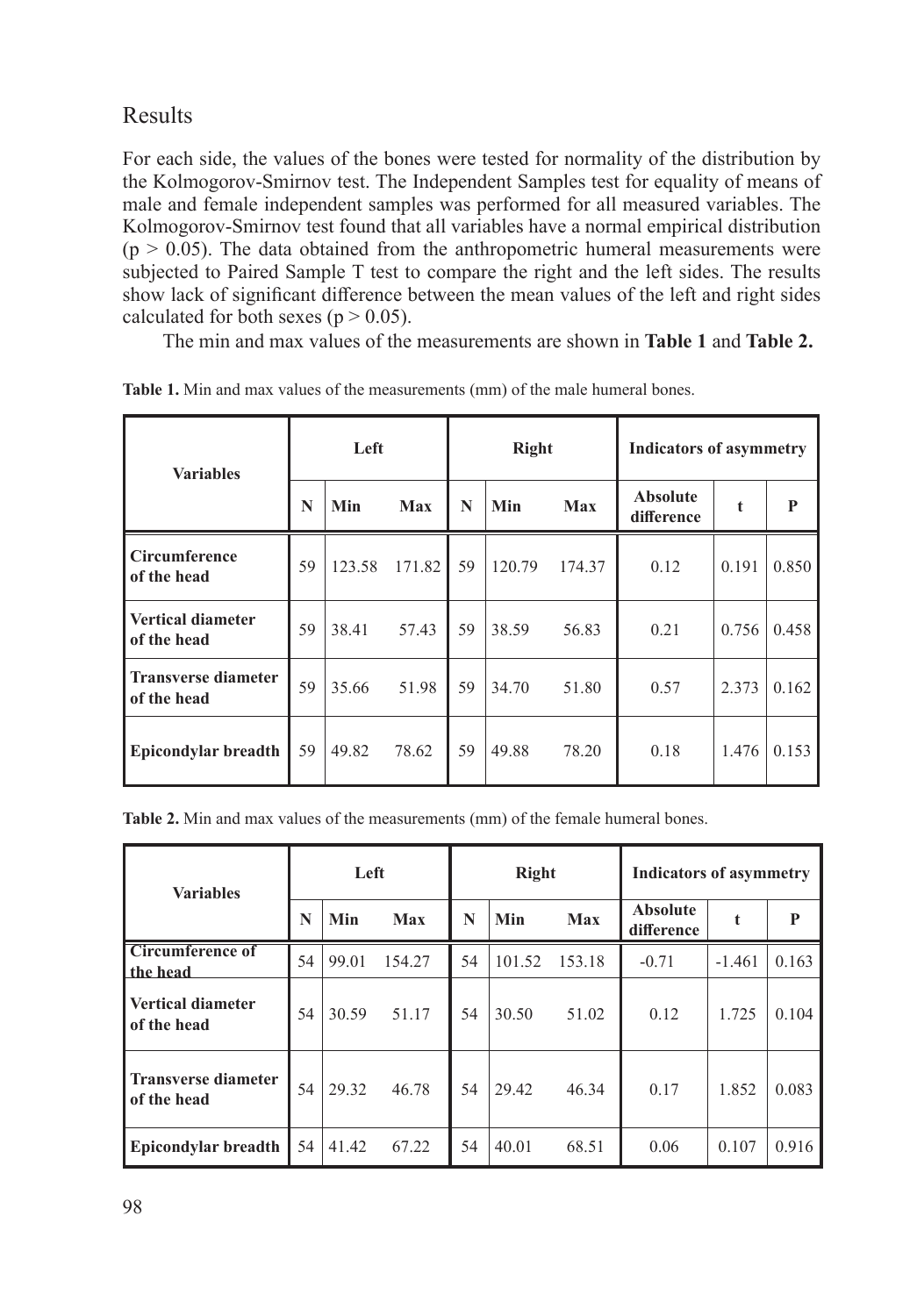#### *Circumference of humeral head*

The circumference of the humeral head in the male skeletons is greater by 0.12 mm in the left humerus. In female skeletons, the difference between the mean values on the right and left is 0.71 mm, respectively, in favor of the right humerus. No significant bilateral differences between the examined parameters for both sexes were detected (males:  $p = 0.850$ ; females:  $p = 0.163$ ).

### *Vertical diameter of humeral head*

The vertical diameter of the male humeral head in the left is 0.21 mm larger than the right one. In female skeletons, this size is also larger in the left humeri, with a difference of 0.12 mm. Bilateral differences were not statistically significant for both sexes (males:  $p = 0.458$ ; females;  $p = 0.104$ ).

### *Transverse diameter of humeral head*

This measurement in males and females shows higher values in the left humerus than the right. The absolute differences between their mean values are 0.57 mm and 0.17 mm, respectively, but without statistical significance (males:  $p = 0.162$ ; females:  $p =$ 0.083).

### *Humeral distal epicondylar breadth*

The data of the humeral distal epicondylar breadth show that in both sexes the left humerus has higher values than the right one by 0.18 mm in the male skeletons and 0.06 mm in the female skeletons. Bilateral differences were not statistically significant (males:  $p = 0.153$ ; females:  $p = 0.916$ ).

The comparative assessment of the direction of the manifested asymmetry in the anthropometric measurements of humerus shows that both sexes have left-handed asymmetry. In one of the parameters, a discrepancy of the direction for both sexes is found – this is the circumference of the head of the humerus. Regardless of directions of lateralization, all humeral variables show statistically insignificant bilateral variation  $(p > 0.05)$  in both males and females.

## Discussion

The anthropometric characteristic of the paired humeri allows considering the manifestations of bilateral asymmetry. The lack of such will ensure us to create a "mixed" sample in the intersex plan, which will be subjected to mathematical and statistical processing. This in turn is not a methodological error. Similar studies on bilateral samples are often found in the literature, especially in forensic studies.

More recent population studies show diminishing of the directionality and magnitude of asymmetry, probably reflecting changes in external factors, such as division of labor. An osteometric study of the long bones of the upper limb in the modern Greek population of the second half of the  $20<sup>th</sup>$  century was conducted by Charisi et al.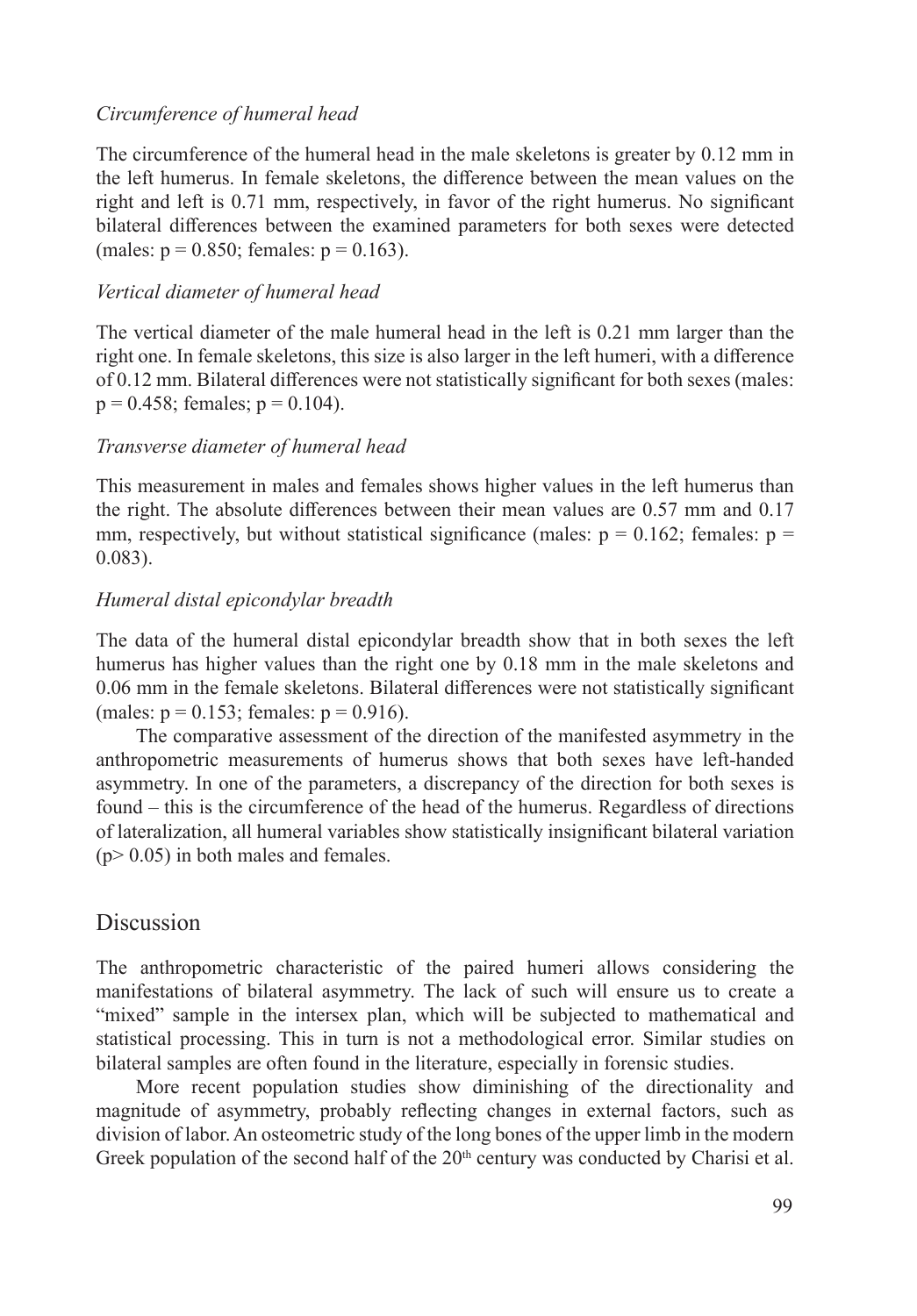[3] in 204 individuals (111 men and 93 women) from the skeletal collection of the University of Athens. The authors examined the humerus, radius and ulna by comparing the maximum bone length, width of the proximal and distal end on the left and right side. In most cases, the measurements on the right are slightly larger than those on the left in absolute values, but no bilateral asymmetry was found. This is confirmed by the results of the t-test, in which all the mean values of the studied parameters between the two sides are not statistically significant.

According to Trinkaus et al. [22] bilateral asymmetry is best observed in the diaphyses and especially in their circumference or other cross sections. The analysis of humeral asymmetry in recent human skeletal samples and an extant tennis-player sample documents minimal asymmetry in bone length, little asymmetry in distal humeral articular breadth, but pronounced and variable asymmetry in mid- and distal diaphyseal crosssectional geometric parameters [22].

Studies on other skeletal parts have shown that the preferential use of one arm is best reflected on other bones, such as the scapula [4,5,18]. The mechanical load caused by the movements of the upper limb leads to differences in the morphology of the glenoid fossa. Other studies have found that bilateral asymmetry is more common in metacarpal bones than in other skeletal elements of the arm because they are used more frequently in daily activities [8,13,16].

Sato and Noriyasu [17] investigate the morphological and functional relationships between the head of the humerus and the glenoid cavity. They examined a total of 173 sets of humeri and their corresponding scapulae. The dimensions of the head in the right humerus in both sexes are generally larger than in the left, but no significant bilateral differences have been found. The size of the glenoid cavity is also larger in the right scapula. The authors explain the larger dimensions on the right with greater range of motion in the right shoulder, due to the more frequent use of the dominant arm.

Stirland [21] in his study of the attachment points of muscles on the humerus based on radiographic studies proved that there is no statistical significance in the lateralization of these points.

In 2010 Atamtyrk et al. [1] present a retrospective study of 84 X-ray radiographs of 46 women and 38 men aged between 20 and 79 years from Istanbul. The collected sample contains both left and right humeri belonging to different patients. The authors did not establish statistical significance between bilateral osteometric parameters. The studied parameters of the humerus are: maximum length, vertical diameter of the head, maximum breath in the middle of the body, distal epicondylar breadth.

In Bulgaria Pavlov and Matev in 1975 [12] investigated the morphometric characteristic of humerus in Bulgarian men. The authors examined 143 pairs of humeri that belong to men who died in the Serbian, Balkan, and First World War with a mean age of 29.6 years. The examined parameters are maximum length of the humerus, the largest and smallest width in the middle of the body, midshaft circumference, head circumference, epicondylar breadth, maximum diameter of the head, vertical diameter of the hea. Although the authors found that the right humerus was longer and more massive than the left one, they confirmed a statistically insignificant bilateral difference. These data confirmed our results.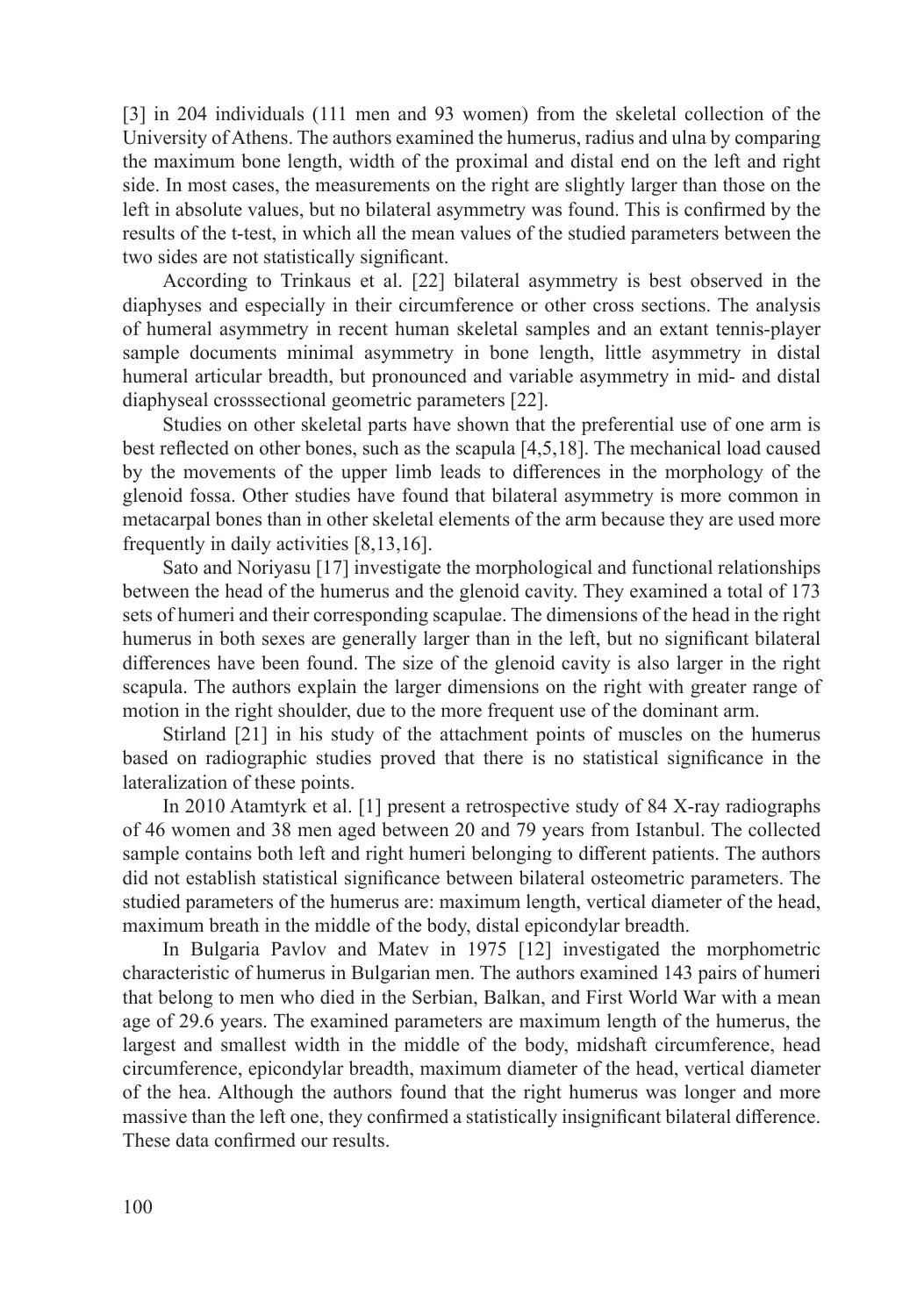Behavioral evidence for sex differences in upper limb preference are mixed, and potentially confounded by cultural factors. Benjamin et al. [2] found evidence for decreasing sexual dimorphism in upper limb lateralization in industrial versus preindustrial European samples, which could indicate more strongly defined sex-related differences in limb lateralized behavior in the earlier group.

## Conclusions

No statistical difference was found between the right and left side for the mean values computed for both sexes. More recent populations show reduction of the directionality and magnitude in asymmetry, probably reflecting changes in exogenous factors, such as division of labor.

We concluded that the bilateral asymmetry is not present in the examined humeral dimensions, thus, allowed the bones of both sides to be grouped together for further analysis. The bones could be subjected to statistical analysis to determine important anthropometric indicators in the Forensic practice such as age, sex, and stature. Their estimation plays a key role for the forensic analysis of human skeletal remains. On the other hand, when fragmentary and incomplete bones are all that are available to the forensic anthropologist for use in sex, age and stature determination, non-metric and metric discriminating parameters that have been derived from complete bones may be of little use. In such circumstances, the discriminating metric methods in the proximal and distal end of the humerus are of specific application to fragmentary bones and could be more useful.

#### References

- 1. **Atamtürk, D., M. Akçal, I. Duyar, N. Mas.** Sex estimation from the radiographic measurements of the humerus. – *Eurasian J. Anthropol.,* **1**(2), 2010, 99-108.
- 2. **Auerbach, B. M., C. B. Ruff.** Limb bone bilateral asymmetry: variability and commonality among modern humans. – *J. Hum. Evol.,* **50**, 2006, 203-218.
- 3. **Charisi, D., C. Eliopoulos, V. Vanna, C. Koilias, S. Manolis**. Sexual dimorphism of the arm bones in a modern Greek population. – *J. Forensic Sci*., **56**(1), 2011, 10-18.
- 4. **Glassman, D. M., W. M. Bass**. Bilateral asymmetry of long arm bones and jugular foramen: implications for handedness. – *J. Forensic Sci*., **31**, 1986, 589-635.
- 5. **Glassman, D. M., S. E. Dana**. Handedness and the bilateral asymmetry of the jugular foramen. *J. Forensic Sci*., **37**, 1992, 140-146.
- 6. **Iscan, M., D. Shihai**. Sexual dimorphism in the Chinese femur. *Forensic Sci. Int.*, **74**(1-2), 1995, 79-87.
- 7. **King C. A., M. Y. Iscan, S. R. Loth.** Metric and comparative analysis of sexual dimorphism in the thai femur. – *J. Forensic Sci.*, **43**(5),1998, 954-958.
- 8. **Lazenby, R. A.** Identification of sex from metacarpals: effect of side asymmetry. *J. Forensic Sci.*, **39,** 1994, 1188-94.
- 9. **Mall, G., M. Hubig, A. Buttner, J. Kuznik, R. Penning, M. Graw.** Sex determination and estimation of statue from long bones of the arm. – *Forensic Sci. Int.*, **117**(1-2), 2001, 23-30.
- 10. **Martin, R., K. Saller**. **Lehrbuch der Anthropologie in systematicsher Darstellung, Band I.** Studgart, Gustav Fischer, Studgart, 1957, 532-535.